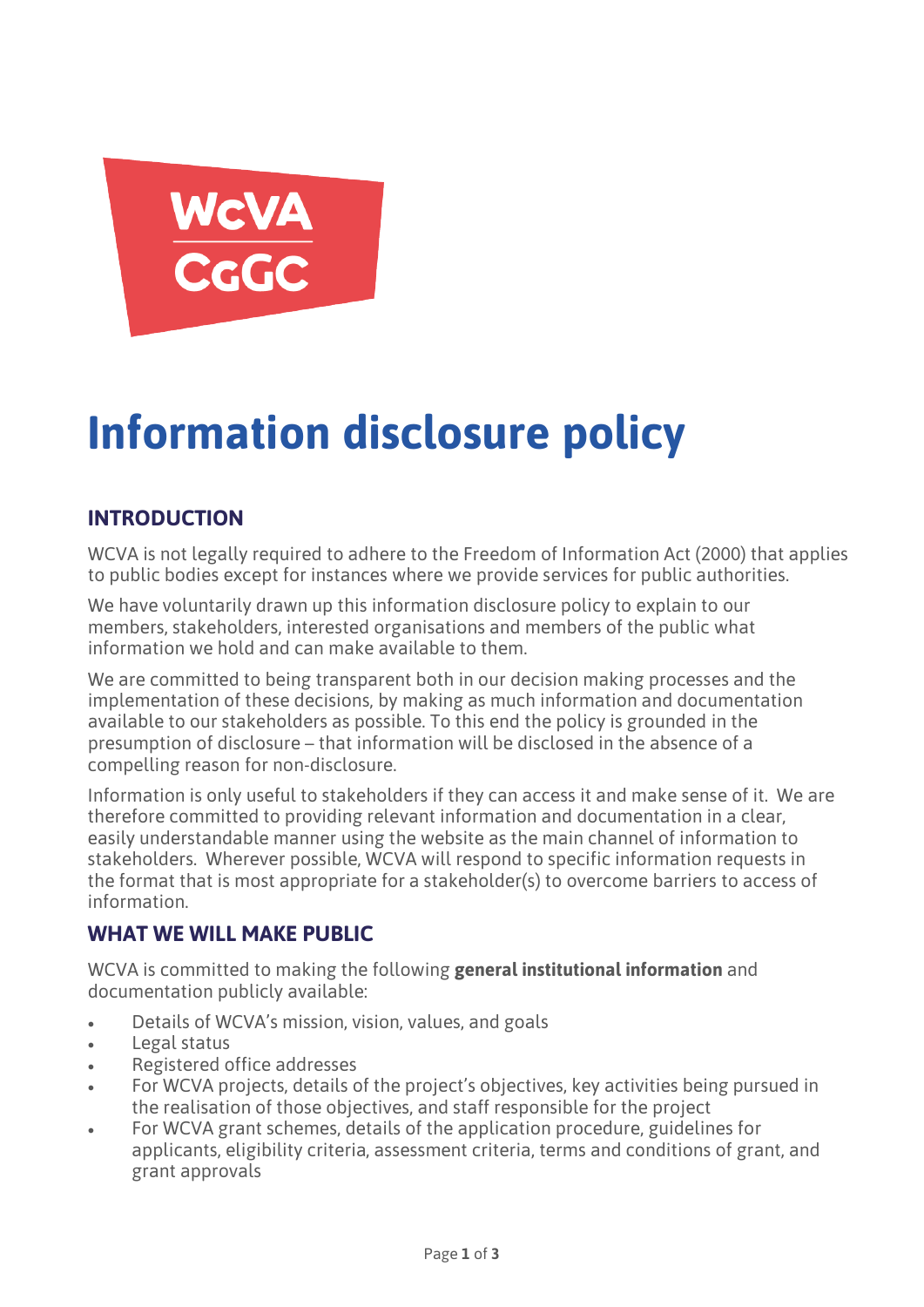- Organisation policies and procedures including information disclosure, procedures for complaints, equal opportunities and diversity policies, Welsh language scheme, health and safety,
- Annual financial statements indicating income and expenditure
- Annual reports
- Strategic plans

We are committed to making the following information related to our **governance structures and decision making processes** publicly available:

- Names of members of the Board of Trustees along with the contact details of the Chair
- A signed detailed register of trustee and staff interests that are, or could be perceived to be, in conflict with those WCVA can be requested
- A list of any subcommittees with details of their purpose and composition

# **RESPONDING TO INFORMATION REQUESTS**

WCVA acknowledges that there might be gaps in what information it provides publicly. Stakeholders therefore need to be able to make requests for specific information, and procedures need to be in place to facilitate this.

We acknowledge however that not all information can be made publicly available. There are a number of limited circumstances in which we will not make information public, due to compelling reasons for non-disclosure, including:

- If the disclosure of information contravenes third party confidentiality
- If the disclosure of information undermines the safety or security of any individual, violate his or her rights, or invade his or her privacy
- If the disclosure of information breaches commercial confidentiality
- If the disclosure of information undermines contractual confidentiality
- If the disclosure of information could endanger an employee or partner of WCVA
- If the disclosure of information before a specific date could compromise the success, effectiveness and/or impact of an activity (*eg* an event, launch of a report, submission of a funding proposal.)
- If the information is intended to be published or made available in some form in the future
- If the disclosure of information would significantly and severely undermine WCVA's ability to achieve its objectives or maintain effective working relationships, or could cause unnecessary damage to the organisation.

WCVA will strive to be transparent and provide information in accessible ways, yet it does so within certain human and financial resource constraints. The costs of responding to specific information requests therefore will also need to be assessed within these constraints on a case by case basis.

All requests for information must be submitted in writing (email or letter) and sent to the Director of Operations who is the member of staff responsible for this policy, either

- By post to WCVA, One Canal Parade, Dumballs Road, Cardiff CF10 5BF, or
- By email to help@wcva.cymru

A reply will normally be made within 10 working days of the initial request, and will be made either in writing or via email as appropriate. If the request has been refused, the response will specify the grounds on which the refusal is based. Correspondence is welcome in both Welsh and English.